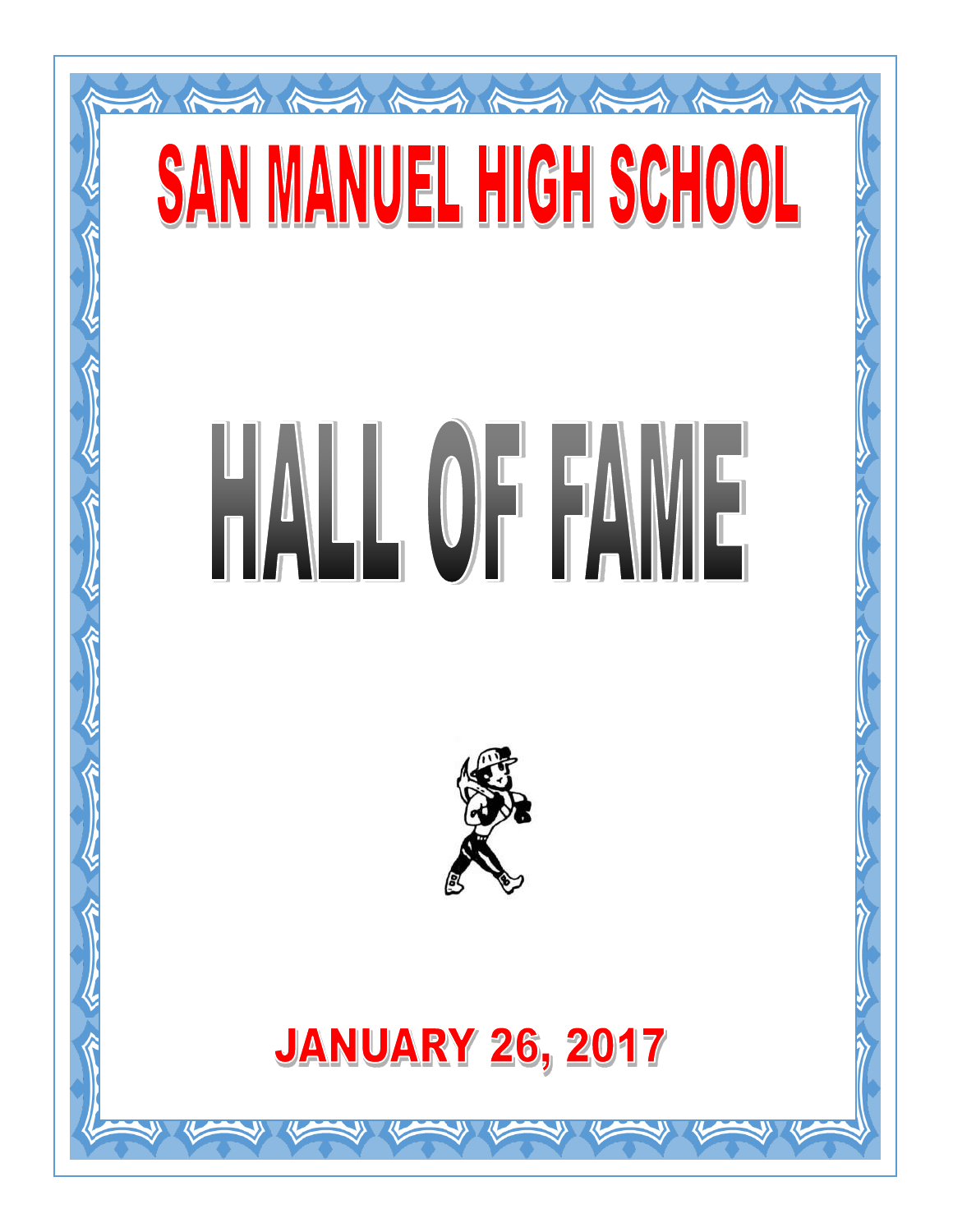# Hall of Fame Inductees  $7$

A RAIN AND AND A





Athlete



Pete Kron Athlete



Donnie Payne Coach



#### 2014 HALL OF FAME INDUCTEES

Fred Littau—Coach Manny Ruiz—Coach Rex Mirich—Athlete Cathy Garcia Gonzales—Athlete Cindy Trejo Navarro—Athlete PJ Ponce—Athlete

#### 2013 HALL OF FAME INDUCTEES

Warner Smith—Athlete

Sheila Baize—Coach John Dicus—Athletic Patron Greg Parker—Athlete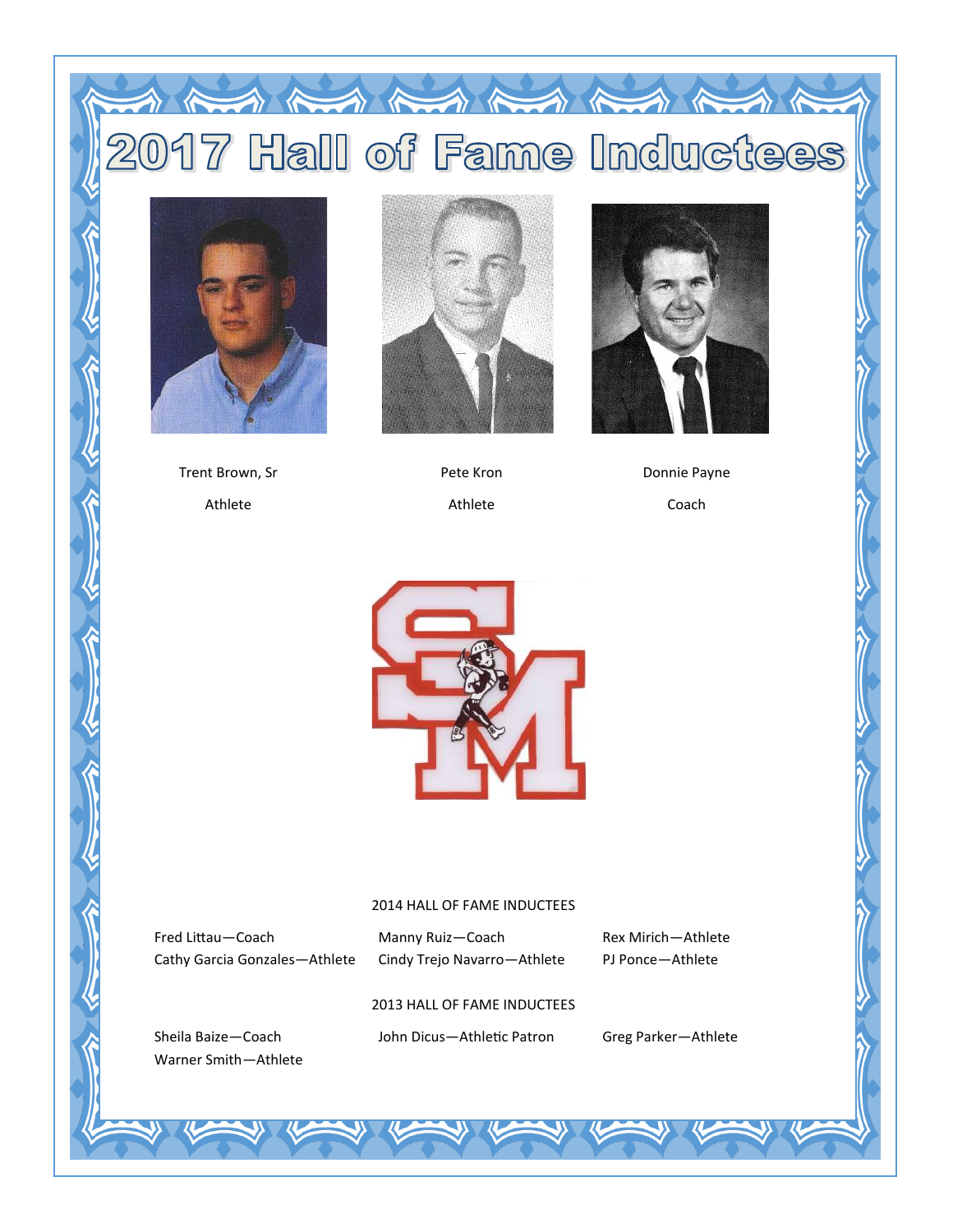#### **San Manuel High School Hall of Fame Procedures**

mand the thing the thing there

**Purpose**: The purpose of the San Manuel Hall of Fame shall be to recognize student-athletes, coaches, administrators or community members who have contributed to San Manuel High School Athletics through successful contribution to their sport promoting excellence and citizenship. These student-athletes and individuals should have made a positive impact on the local community and should be considered positive role models for today's athletes. As a result, we expect to see an increased awareness of and pride in San Manuel Athletics, both past and present.

**Where**: The San Manuel Sports Hall of Fame shall be located in the front lobby of the San Manuel High School Gymnasium.

**Who**: An athlete, coach, team administrator or community member can be nominated to the Hall of Fame. Nominees should have made an outstanding contribution to their sport and rank among the school's all time best statistically. They also should be worthy representatives of the school and considered role models in the community; a nominee can be removed from the Hall of Fame if subsequent behavior puts that status in question. Candidates should meet the following criteria in order to be nominated:

Athlete: Be a graduate of San Manuel High School Be a multi-sport athlete 5 year waiting period after graduation to be considered Have post season honors (All Region, All State, Medaling at State)

Coach: 5 year waiting period after coaching a Varsity sport 5 years of continuous coaching of that sport Dedicated to San Manuel High School and it's students

Community Member/Administrator:

Contributed to San Manuel High School and Athletics financially or volunteering Dedicated to San Manuel High School and it's students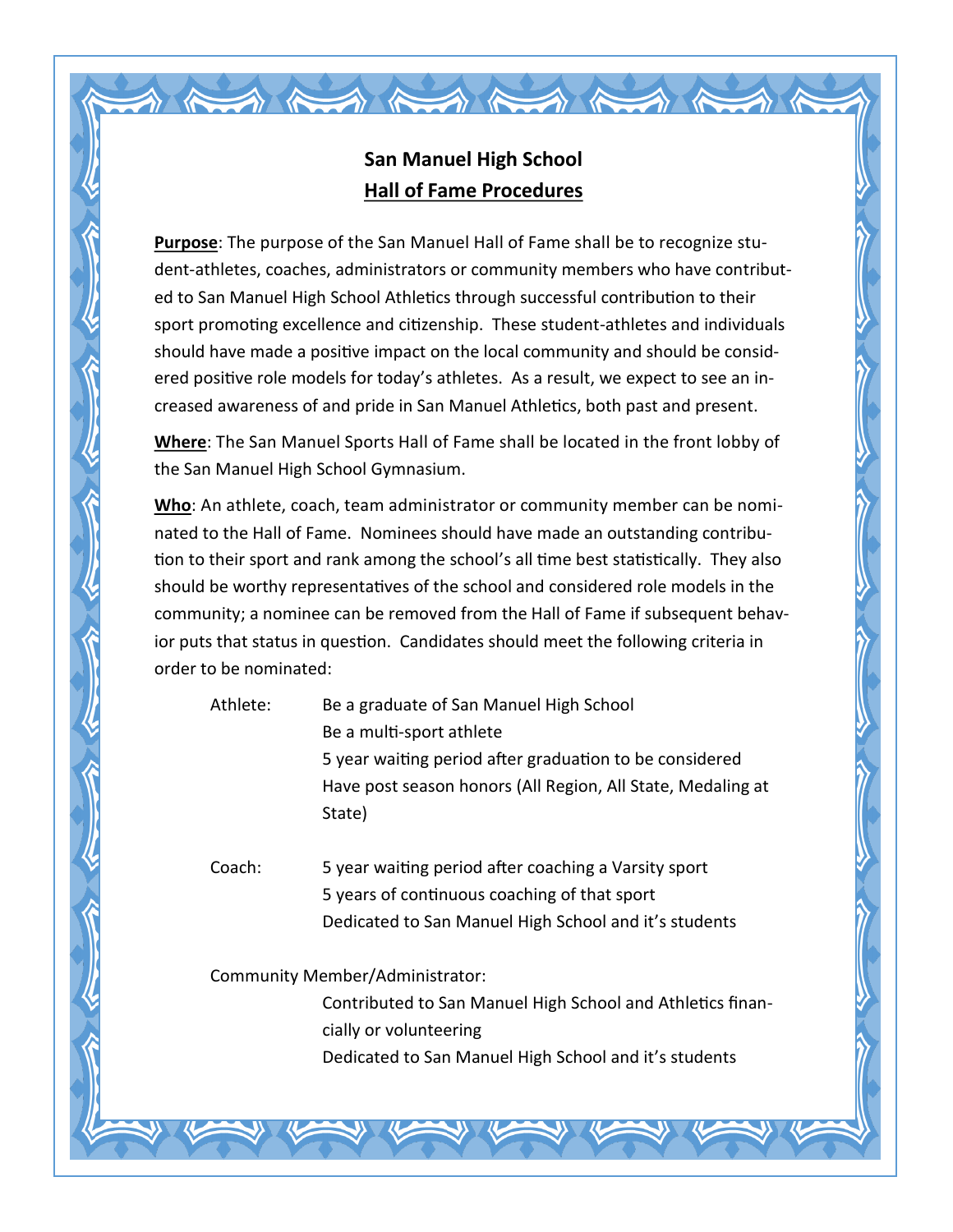### **San Manuel High School Recorded History**

And And And And And

In the fall of 1955, San Manuel High School was just a skeleton of frames and slabs of cement. Students from the unincorporated town of San Manuel attended classes temporarily at a barracks building. The building was on the outskirts of town, across from the old trailer park. San Manuel High School was completed on January 27, 1956; however, the district auditorium wasn't built until 17 years later. The doors of this new school were opened to the students of Mammoth, San Manuel and Oracle on January 30, 1956. The entire student body numbered 214 and the faculty/staff numbered 11. In the spring of 1956, 23 seniors received diplomas stating that they had graduated from San Manuel High School, thus being the first graduates.

The first superintendent was Mr. Roy V. Forsnas and the principal was Mr. Robert J. Burian. At that time, there were three school board members: Mr. Vincent I. Coson, Mr. James A. Gardner and Mr. Paul A. Talbot. The first edition of THE COPPERLEAF was published in 1956 and the first issue of the "Pick 'N Shovel" previously known as the "Li'l Miner" was issued in 1963.

The first boys' athletic competition was a football game against Florence. The Miners lost the game 37-20 and ended the season with a record of 4-3, which was satisfactory considering that the team held practices in the community park.

The high school office used to be where the 20's wing is, but was destroyed by a fire. The present office was built in 1974.

In 2001, Gardner Middle School closed due to a decline in enrollment and San Manuel High School became San Manuel Junior/Senior High School, housing students grades 7-12.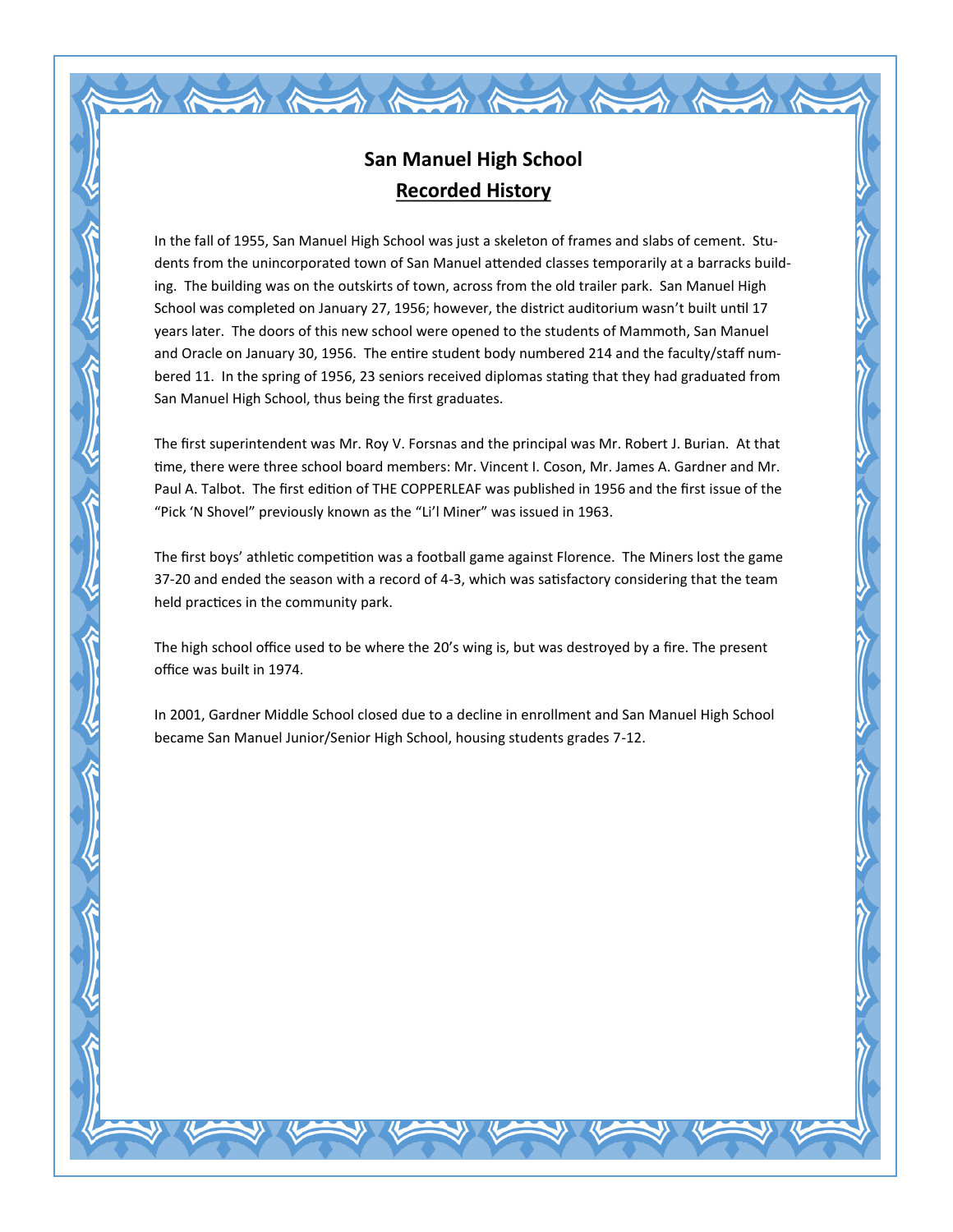## **San Manuel High School Hall of Fame Trent Brown, Sr** Athlete

 $\begin{picture}(120,15) \put(0,0){\vector(1,0){100}} \put(15,0){\vector(1,0){100}} \put(15,0){\vector(1,0){100}} \put(15,0){\vector(1,0){100}} \put(15,0){\vector(1,0){100}} \put(15,0){\vector(1,0){100}} \put(15,0){\vector(1,0){100}} \put(15,0){\vector(1,0){100}} \put(15,0){\vector(1,0){100}} \put(15,0){\vector(1,0){100}} \put(15,0){\vector(1,0){100}}$ 



Student Athlete 1990-1994 Football, Basketball, Baseball Inducted January 2017

1st Team All Conference Pitcher 1992, 1993, 1994 1st Team All State Pitcher 1992, 1993, 1994 1st Team All Arizona Pitcher 1991 &1992 High School All American Pitcher 1992 Connie Mack State Championship Pitcher 1993 Team USA Pitcher 1994 US Junior Olympic Team Pitcher 1994 Az Baseball Coaches Association Starting/Winning Pitcher Arizona State University Pitcher 1995 Tampa Devil Rays Pitcher 1997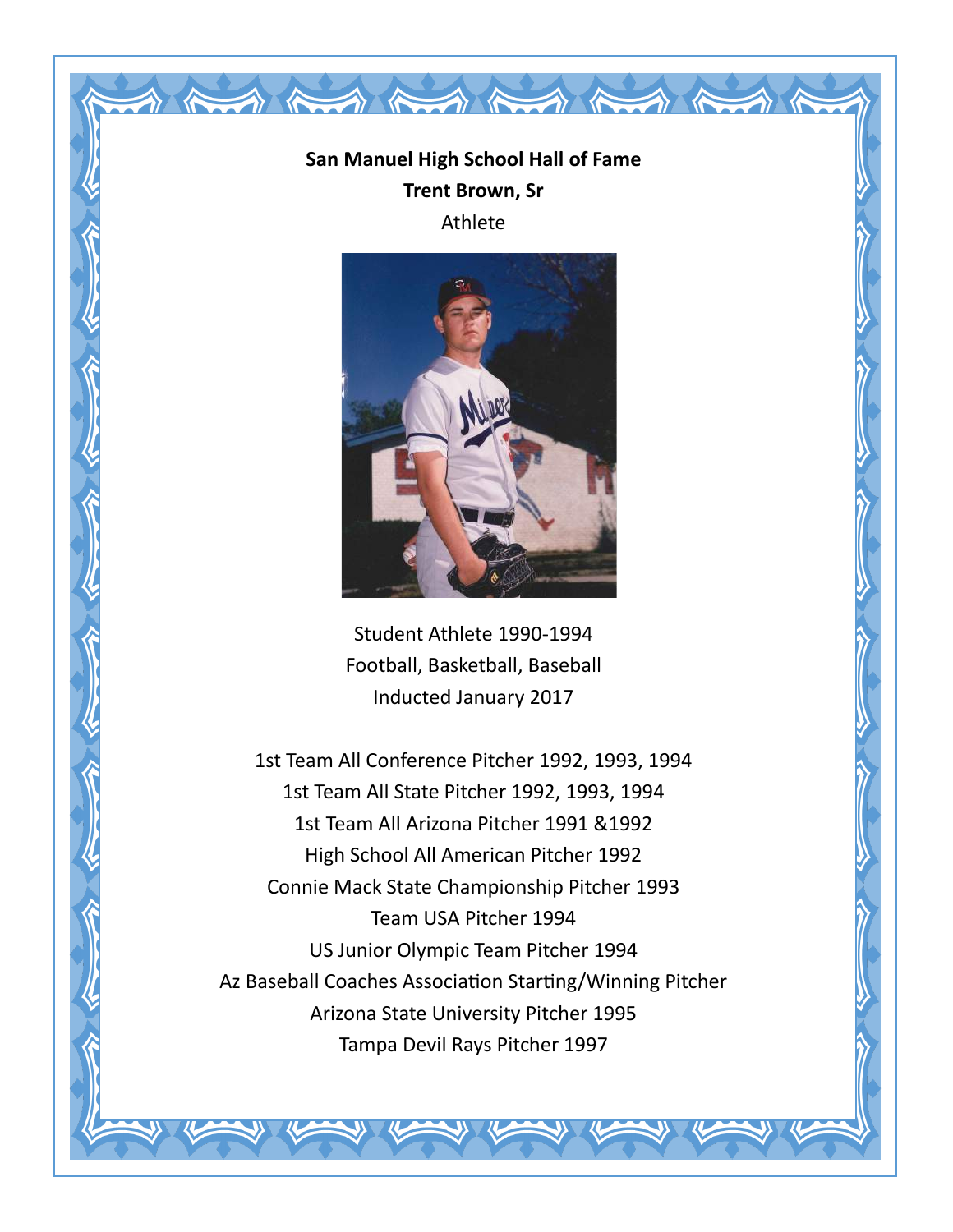## **San Manuel High School Hall of Fame Pete Kron** Athlete

A A A A A A



Student Athlete 1960-1965 Football, Track Inducted January 2017

All State 1964 & 1965 State Champion Shot & Discus 1965 School Record Holder Shot & Discus Oklahoma University, Track Scholarship 1965-1970 Big 8 Conference Scorer 1967, 1968 & 1969 US Navy Veteran 1970-1974 Assistant Track Coach, Oklahoma University 1974-2000 Coach, Oklahoma Baptist University 2007-present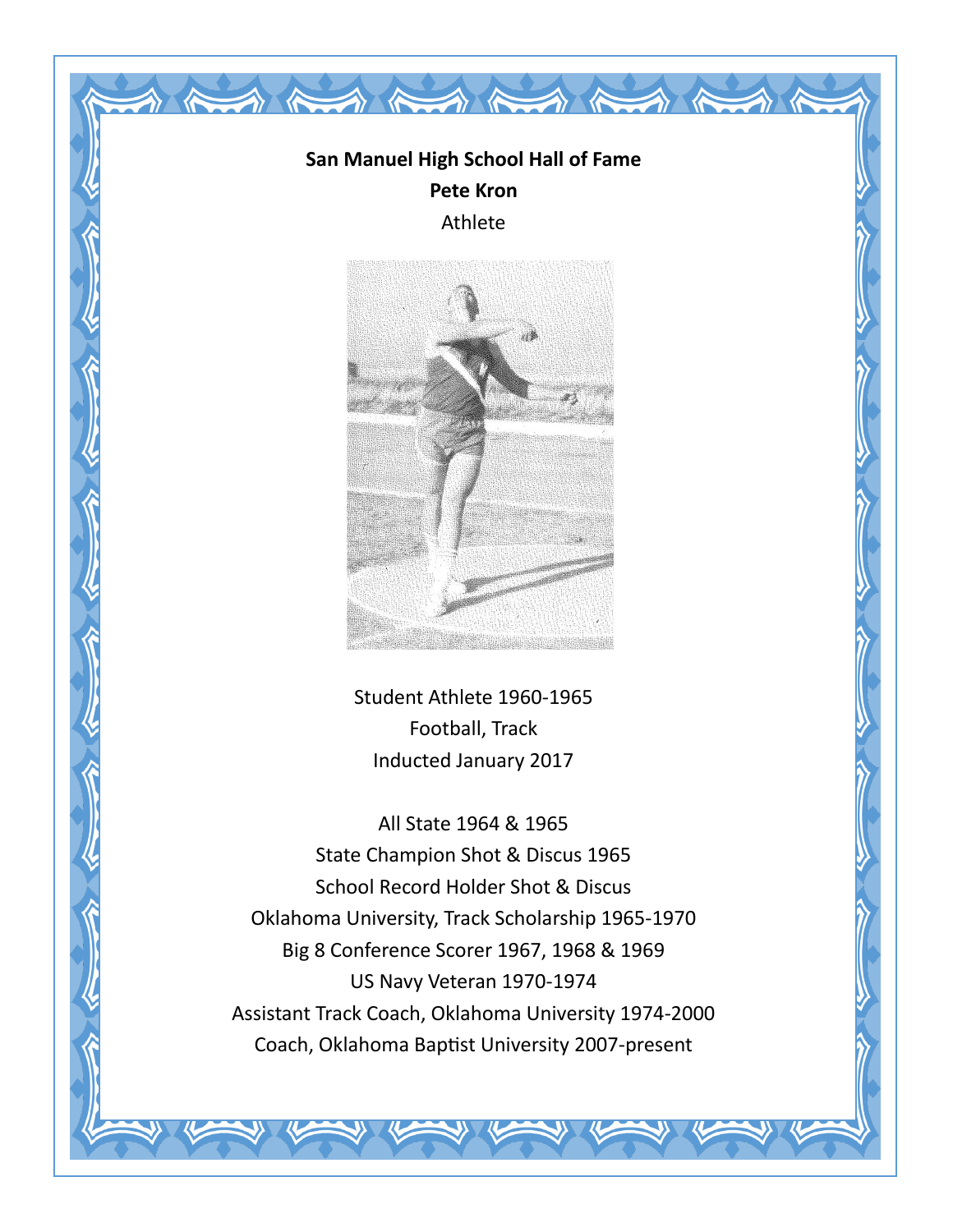# **San Manuel High School Hall of Fame Don Payne**

 $\iff$ 

Coach



Football, Baseball Inducted January 2017

San Manuel HS Graduate 1965 Region Coach of the Year Az HS Baseball Coach of the Year 1985, 1989, 1992 & 1993 District 7 Baseball Coach of the Year 1993 Region Football Championship 1981 State Football Championship 1981 Region Baseball Championship 1971, 1974, 1981, 1983, 1985, 1992, 1993 Baseball State Runnerups 1983, 1984, 1993, 2009 State Baseball Championships 1985 & 1992 Az Baseball Coaches Association Hall of Fame Inductee 2003